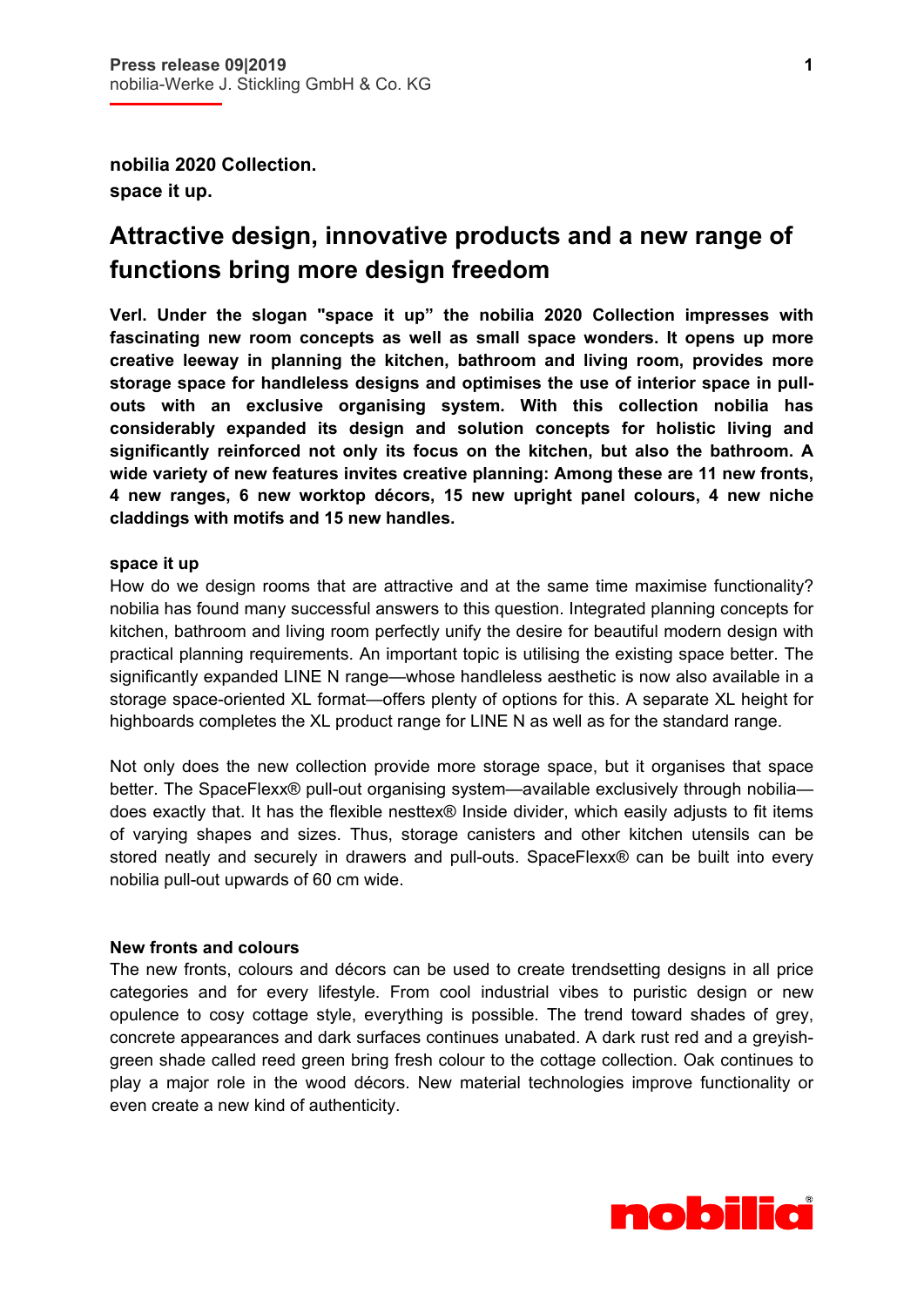i

Two new décors expand the Structura range - which comes about as close as you can get to the look and feel of real wood with its synchronous pore finish. **Sierra oak** has a striking wood grain and is a warm décor with a mid-level colour intensity. It creates a very cosy and modern ambience. Also, **Sierra oak** harmonises perfectly with all the latest solid colours from light to dark. **Sierra oak** is also now available as a new carcase colour, which enables unified designs. **Nero oak** is a very elegant black décor that is distinguished by a fine, vertical grain. It embraces the trend toward elegant, dark hues in kitchen design and is tailored to the taste of a decisively international audience. Both these new features are also available in a LINE N version or with handles.

The new range **Easytouch** is also based on trendy dark surfaces, where its product advantages can really shine. It wins points with its anti-fingerprint coating, which makes finger smudges invisible. A special functional layer also makes it extremely hard-wearing. The ultramatt lacquered laminate fronts captivate with their velvety texture. Not only are the material properties unique, but the design is also very fun. In the shades **Graphite black** and **Rust red Easytouch** captures the spirit of the times perfectly. **Easytouch** can be planned with or without handles.

Our successful front model **Flash** is now also available in the popular shade **Slate grey high gloss**. With it, **Flash** can also be used to realise cool designs in a darker nuance. The lacquered laminate front is available with handles or in a LINE N version.

Last year **Stone grey** joined the assortment of Grey tones, which are firmly established in kitchen design. This light shade was very well-received on the market. It now enriches the collection in two additional fronts: one in the bestseller range **Fashion** and the other in the new range **Gent**. **Gent** is a modern cottage style front in lacquered laminate with vertical grooves. Due to its fashionable colour and deliberately straight lines, **Gent** enables innovative and particularly urban arrangements.

Another new feature in the cottage style segment is the appealing framed front **Kansas**. In the new décor **Sierra oak** and with coordinated surrounding elements it forms the perfect foundation for particularly inviting solutions. The cottage style range **Cascada** - newly introduced in 2018 - has been expanded with the colours **White** and **Reed green**. **Reed green** is a contemporary shade of green with slightly grey undertones that lend the cottage style a fresh new appeal. This chic shade harmonises exceptionally well with white and grey hues or with black, anthracite or wood décors.

Kitchens in concrete or cement look continue to embody a modern, young urban lifestyle. nobilia expands its sought-after fronts in this segment with a new highlight: the **Cemento** front in **Lacquer, Cement grey**, a stunningly authentic concrete reproduction that features an uneven surface, trowel marks and air bubbles. **Cemento** gets its handcrafted character from an elaborate manufacturing process. Which is why every front is totally unique and looks a bit different. Here is the perfect symbiosis between authenticity and an easy-care décor finish.

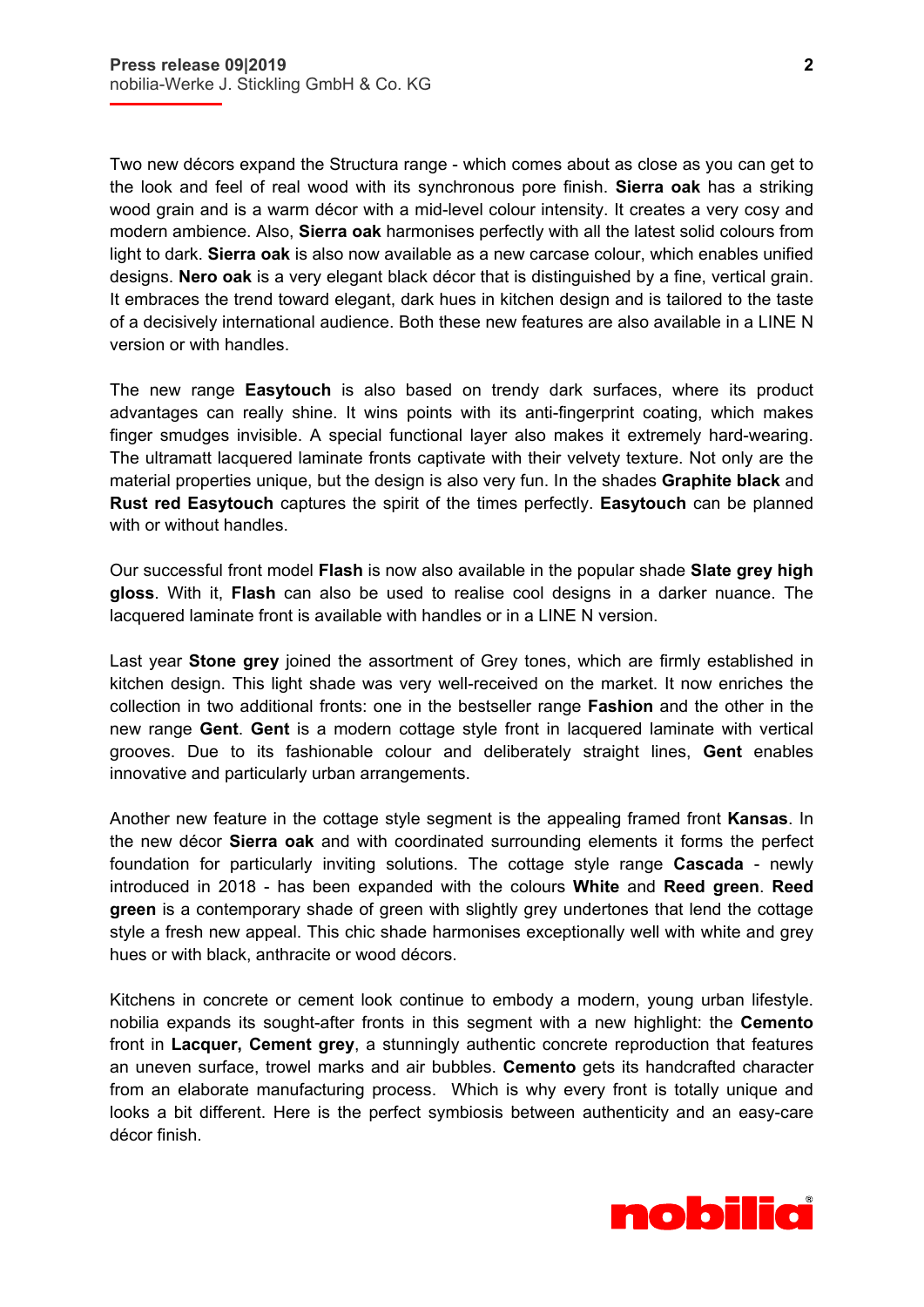i

## **Attractive surrounding design elements**

**6 new worktop décors** enable coherent and exciting arrangements. The décor **Artisan oak** is one of the exclusive and particularly sturdy **Xtra worktops** available. The high quality **Xtra worktop** has firmly established itself in the market due to its outstanding material properties and exceptional sturdiness.

Moreover, nobilia also presents **15 new upright panel colours** and **15 new handles**. The continuing trend toward industrial look designs and dark surfaces calls for coordinating handle finishes in black, titanium and anthracite. Three new bar handles in white, stone grey and slate grey are ideal for use in minimalistic designs with monochromatic colours or for creating strong accents. As a further new feature nobilia has come up with screw-on bar handles in stainless steel finish and black, which serve as an interesting alternative—in terms of price—to the classic surface-mounted bar handles.

**Four new niche claddings** enable even more design variety. They reflect current interior design trends with their brick, quarry stone or tile décor motifs. For these décors nobilia collaborates with the Rasch company, who makes a range of matching wallpapers available for creating totally unified designs.

Glass elements lend designs a more sophisticated look. New **designer glass uprights** at the visible ends of kitchen runs and islands lend a special appeal. They are a real eyecatcher with their glass cabinet character. They are available in clear glass and grey glass and with lighting. The **Square** wall unit with glass doors is getting a black glass version with a black **aluminium frame** that creates stunning accents in designs with dark surfaces.

A new cottage style pull-out unit in the base units segment means increased design freedom. It is characterised by a warm and inviting solid oak panel in slatted appearance.

A **slatted plinth** made of aluminium is the newest option in the plinth segment. It is particularly suitable for use with downdraft extractor fans, which need good ventilation in the plinth area. In addition, a multitude of new **lighting options** and **sockets**, the **lowered frame for hot plate units**, a practical and tidy solution to **cover the siphon recess** and much more complete the range of new features.

## **Comprehensive solutions for the bathroom**

The nobilia bathroom furnishings range was very positively received in the market and has been extensively further developed. In addition to vanity units, the furniture range is now rounded off with characteristic bathroom **sideboards** and **Midi units**. Wall-mounted and higher than normal base units, they bring effortlessness and style to the bathroom, while at the same time providing plenty of storage space. Even more design options are available due to the expansion of the handleless **LINE N range of elements to the bathroom**.

There are a wide variety of options in the segment of **mirrored bathroom cabinets**. They are available in 5 widths, and can be individually outfitted with additional equipment like sockets and lighting elements. This covers all common widths and equipment features.